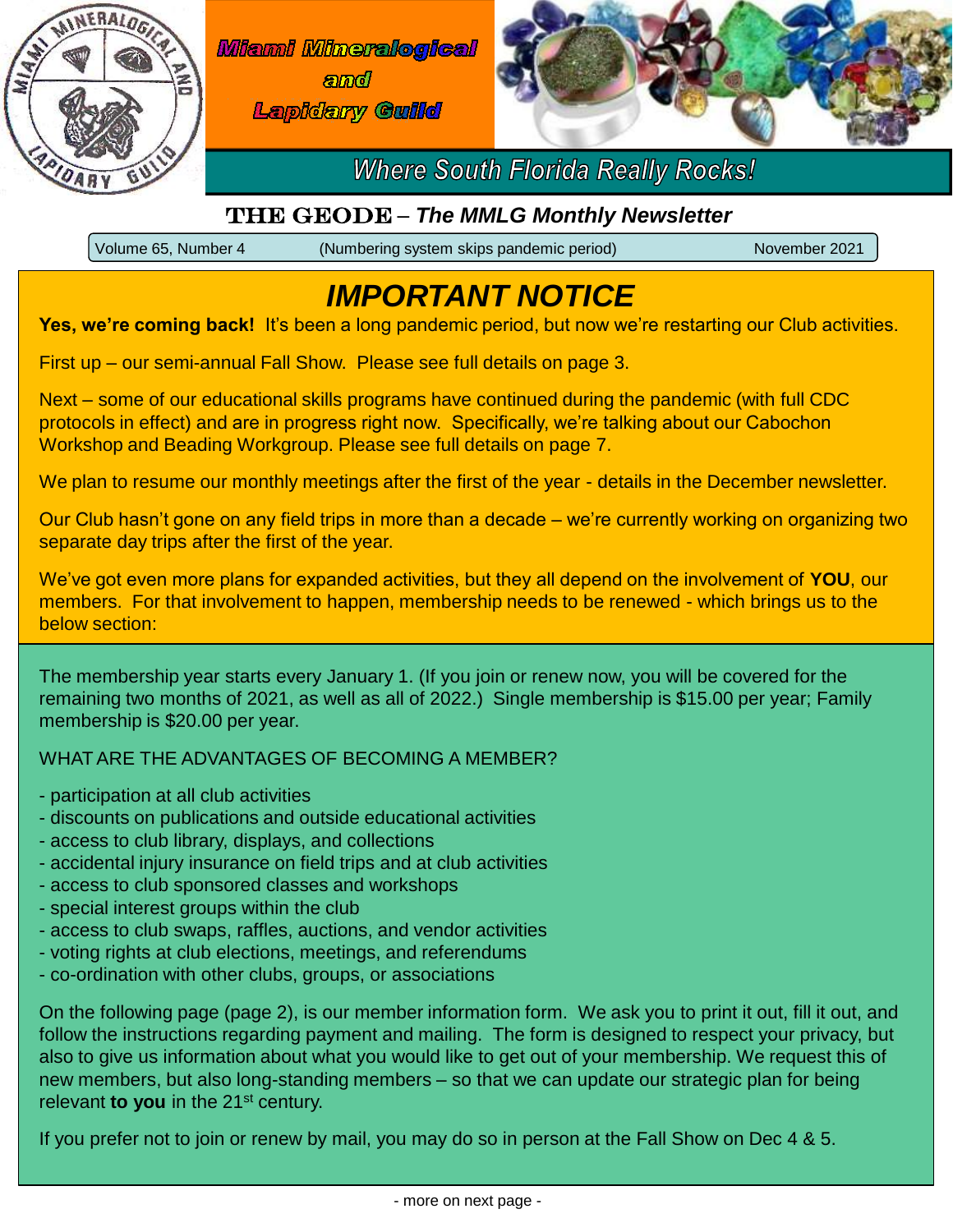| Page 2                                                                                                 |                                                                                                                                                                                            |                                                                           |
|--------------------------------------------------------------------------------------------------------|--------------------------------------------------------------------------------------------------------------------------------------------------------------------------------------------|---------------------------------------------------------------------------|
| MINERALOGICA<br>MIAR<br>MAIDARY                                                                        | <b>Miami Mineralogical</b><br>amd<br><b>Lapidary Cuild</b><br><b>Where South Florida Really Rocks!</b>                                                                                     |                                                                           |
| <b>Member Information Form</b>                                                                         |                                                                                                                                                                                            |                                                                           |
| Please print clearly.                                                                                  |                                                                                                                                                                                            |                                                                           |
|                                                                                                        | Name: 2008. 2008. 2009. 2009. 2010. 2010. 2010. 2010. 2010. 2010. 2010. 2010. 2010. 2010. 2010. 2010. 2010. 20<br>Today's Date _______________                                             |                                                                           |
|                                                                                                        |                                                                                                                                                                                            |                                                                           |
|                                                                                                        |                                                                                                                                                                                            |                                                                           |
|                                                                                                        |                                                                                                                                                                                            | No identifying member<br>information will ever be<br>shared or published. |
| Areas of interest - please check all that apply:                                                       |                                                                                                                                                                                            |                                                                           |
| sollecting minerals and collecting gemstones and collecting jewelry                                    |                                                                                                                                                                                            |                                                                           |
|                                                                                                        | __ collecting fossils    ___ rockhounding       ___ lapidary crafts (making jewelry                                                                                                        |                                                                           |
|                                                                                                        | and accesories - includes beading)<br>Geological Sciences ___ educational opportunities - includes lectures, presentations,<br>field trips, workshops, mentoring, reference library access |                                                                           |
|                                                                                                        |                                                                                                                                                                                            |                                                                           |
| Annual Dues are payable on January 1 <sup>st</sup> of each year. Please submit payment with this form. |                                                                                                                                                                                            |                                                                           |
| Individual -                                                                                           | \$15.00                                                                                                                                                                                    |                                                                           |
| Family -                                                                                               | \$20.00                                                                                                                                                                                    |                                                                           |
| Annual dues payments should be mailed to:                                                              |                                                                                                                                                                                            |                                                                           |
| Dianne Mielke, Treasurer<br><b>MMLG</b><br>2434 Swanson Avenue<br>Miami, FL 33133                      |                                                                                                                                                                                            |                                                                           |

Please make check payable to **MIAMI MINERALOGICAL AND LAPIDARY GUILD** - the bank will not accept checks made out to MMLG. Thank you.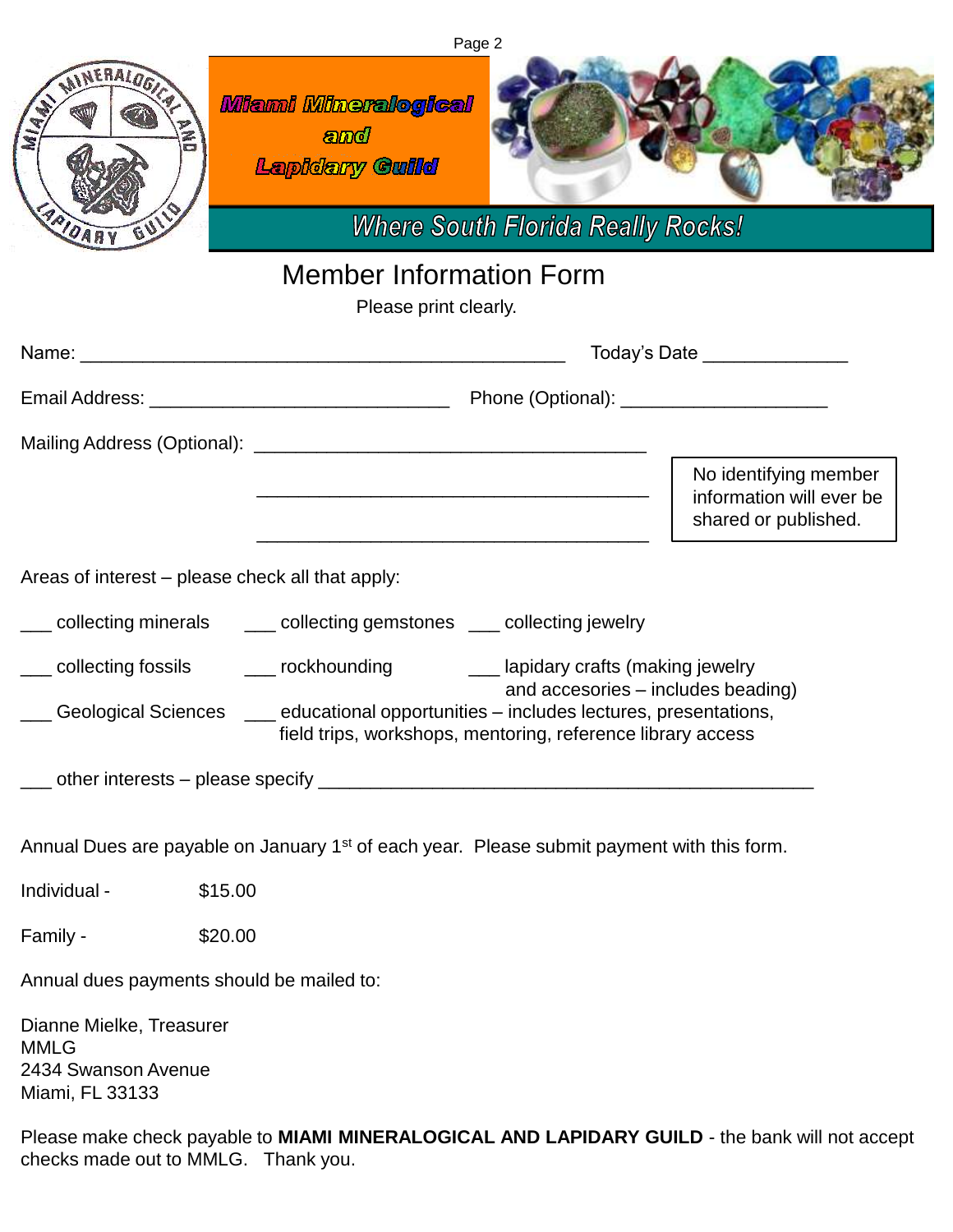# *FALL SHOW DEC 4 & 5*

The MIAMI MINERALOGICAL AND LAPIDARY GUILD (MMLG) is holding a Gem, Jewelry, Mineral, and Fossil Show on December 4th and 5th from 10 AM to 5 PM at EVELYN GREER PARK, 8200 SW 124 Street in the Village of Pinecrest (just south of Miami, FL) – one block off US 1 with plenty of free parking.

Admission is \$6 – children under 12 admitted free (with paid adult admission).

There will be exhibits, displays, demonstrations, raffles, and vendors showcasing mineral & fossil specimens, gemstones, fine jewelry, and artisan-crafted collectibles. Children's activities include jewelrymaking sessions, surprise grab-bags, and scavenger hunts..



#### **Some photos from previous shows**



University of Miami Geology Exhibit Artisan displaying hand-crafted Cabochons



Specimen Vendor



Children's Table **Artisan Jewelry** 



Vendor

Because you have been a member (or subscribe to our email list), we include on the next page (page 4) a printable discount coupon flyer. It is a "3-up" page – yielding three separate flyer copies. Simply print out just that page and then use scissors to cut the two faint dotted lines between the three sections.

We look forward to seeing you at the Show.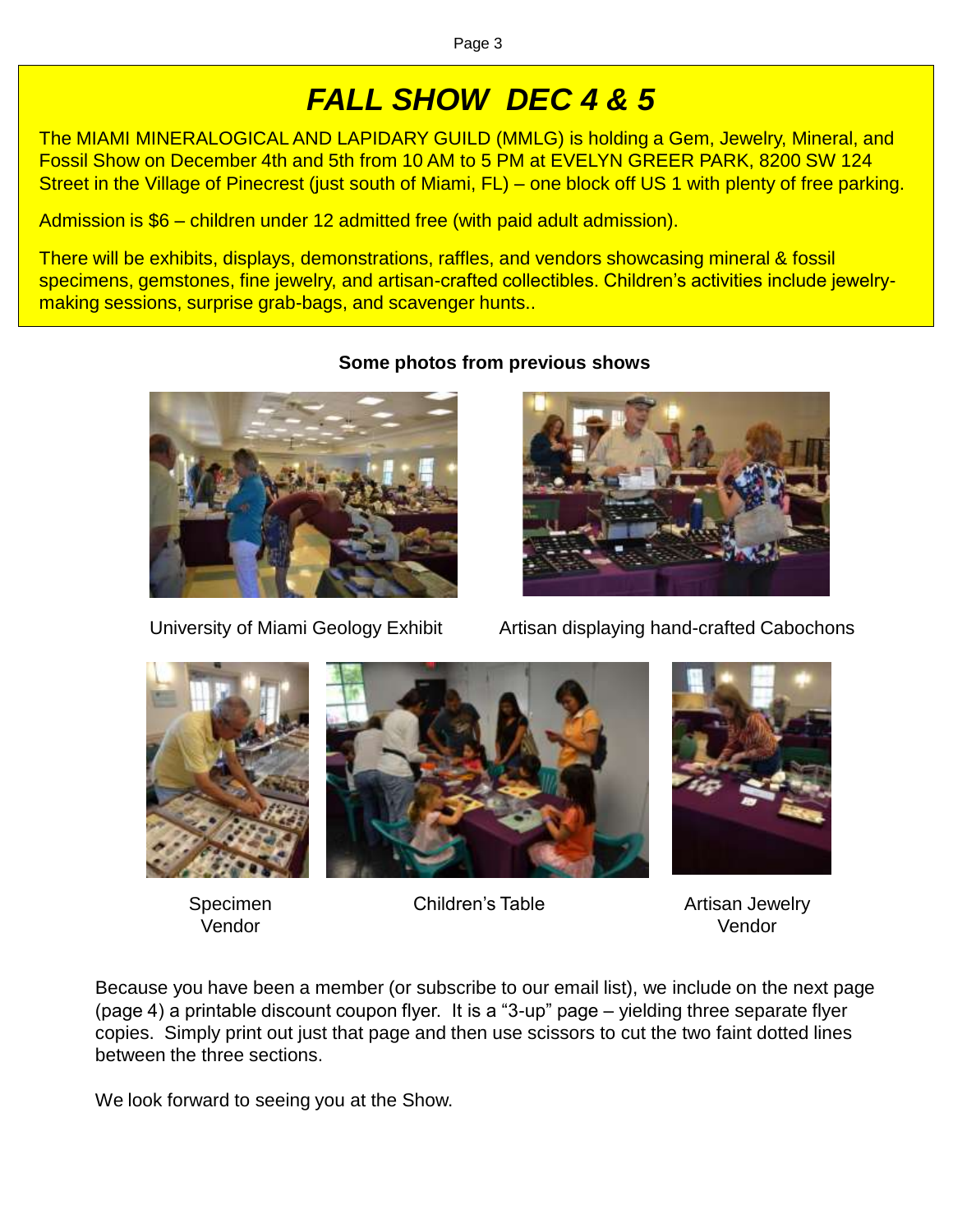

Artisan Jewelry - Children's Activities Go to our website for complete information, Gems - Minerals - Exhibits - Raffles 8200 SW 124 Street - one block off US1 Seal A Suara GEM & MINERAL SHOW (children under 12 free with paid adult) (We've got jewelry & fossils too!) www.miamigemandmineral.com **Really Rocks!** Dec 48 S Sun - 10 AM to 5 PM Evelyn Greer Park Where Miami Sat - 10 AM to 6 PM including a map and directions Half price with this flyer! in Pinecrest - free parking **Admission: \$6** semi-annual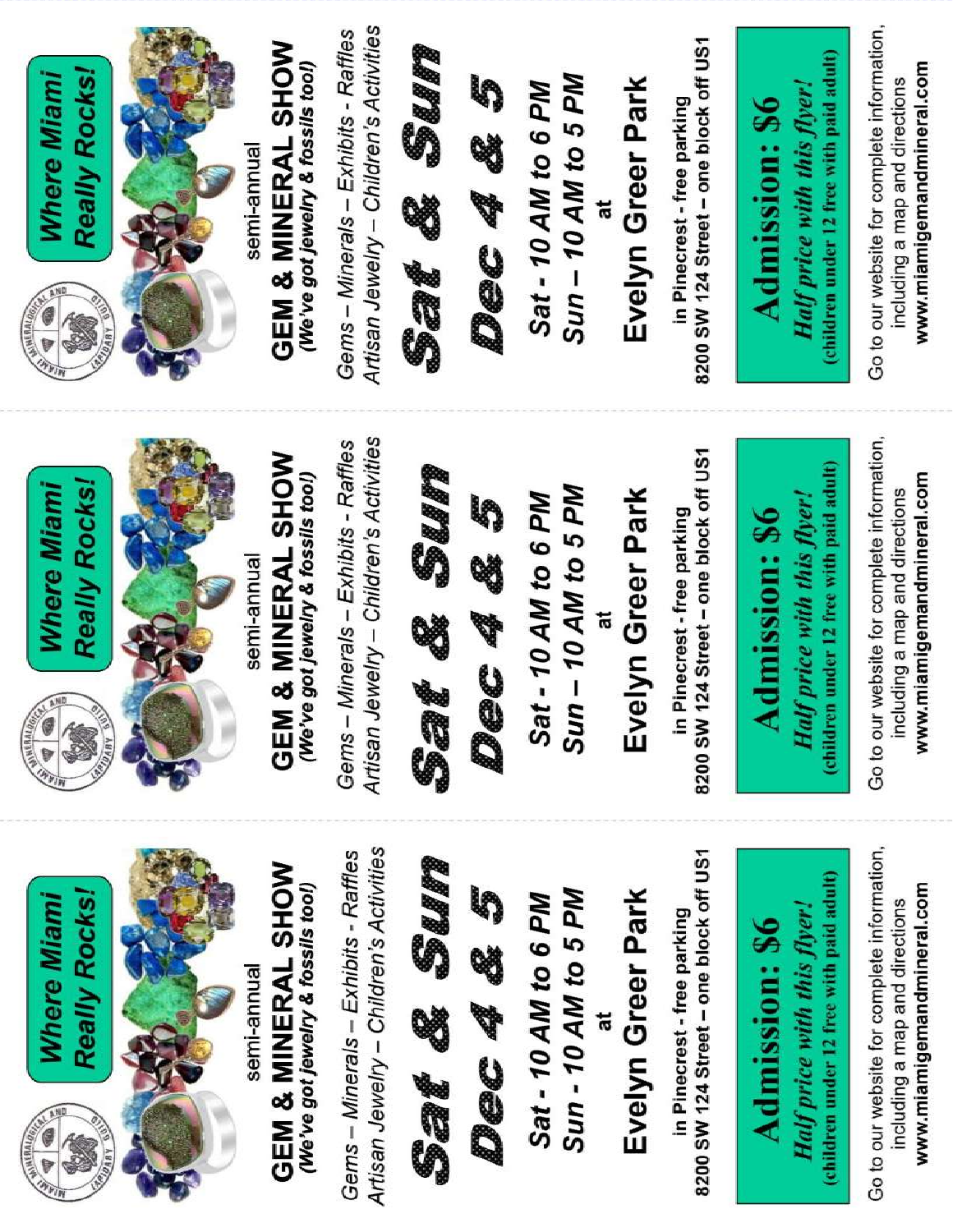Even in this hyper-digital age of social media, some folks still like to absorb scholarly information as plain text, often simply printed out as black-and-white hard copy. The following is an educational article written by Adam Lawrence, our Show Chairman and Club Trustee.

#### **What's in a (Mineral) Name?**

As of September 2021, the Commission on New Minerals, Nomenclature and Classification (CNMNC) of the International Mineralogical Association recognizes 5,739 different mineral species. Thirty or more new mineral species are recognized by the CNMNC each year. The need to assign a unique name to each new species in this growing list – a task entrusted to the one who discovers the mineral but subject to the approval of the CNMNC -- so that mineralogists can share a common language, has created a bewildering variety of names that range from the descriptive to the whimsical.

Many if not most newly-described minerals -- which can be loosely defined as minerals recognized by the CNMNC and its predecessors between the mid-nineteen hundreds and the present -- are complex chemical substances found in tiny amounts in only one or two geographic locations. Most of the less complex, more readily identifiable minerals, bearing simple names and formulas, had already been discovered and named by the mid-twentieth century. The widespread, simple silver sulfide Acanthite  $(Ag_2S)$ , to take one of hundreds of possible examples, was identified in 1855. On the other hand, Labyrinthite -- named for its complex composition and found in tiny amounts in one location on Russia's Kola Peninsula – was first identified in 2002.

Besides having complicated formulas, many recently-identified minerals also have complex chemical names. The CNMNC, undoubtedly in response, has adopted an abbreviation system that assigns all listed minerals a unique, user-friendly identifier. This convention is particularly useful for minerals whose names consist of a string of chemical subgroups Thus, Potassic-magnesio-fluoroarfvedsonite (CNMNC 2012) can now be definitively identified by the simple acronym "Pmfarf."

The abbreviation system also makes it easier to reference minerals with proper names that are challenging to some Western ears. For example, the complex sodium magnesium phosphate Bakhchisaraitsevite (after the Russian crystallographer; CNMNC 2000), is now denoted by the letters "Bkc." The platinum-group mineral, Lukkulaisvaaraite (after the type locality; CNMNC 2013), is a manageable "Lkk," and the silver-zinc-antimony compound Rozhdestvenskayaite (a Russian mineralogist, again; CNMNC 2019), can be identified simply as "Roz-Zn."

The abbreviation convention also applies, perhaps less usefully, to common minerals. Thus the mineral sulfur, well-known from antiquity, was awarded a simple and predictable "S," while Ice – yes, Ice is a CNMNC-listed mineral because it crystallizes in the hexagonal system (think snowflakes) -- was officially abbreviated to, well, "Ice."

The vast majority of names on the CNMNC list are derived from the constituent chemical components of the mineral, the geographic locality where, or near where, the type specimen was found, the named mine or quarry where it was found, and the first or last name, or both, of the person who discovered the mineral, or of a famous person who might have had no connection to the mineral. It's quite an honor in the mineralogy community to discover a new mineral and have it named after you. Among those so honored is Dr. Stephen Haggerty, a professor at FIU and an authority on diamonds. The type locality for Haggertyite, a rare titanate, is the Crater of Diamonds State Park, Arkansas.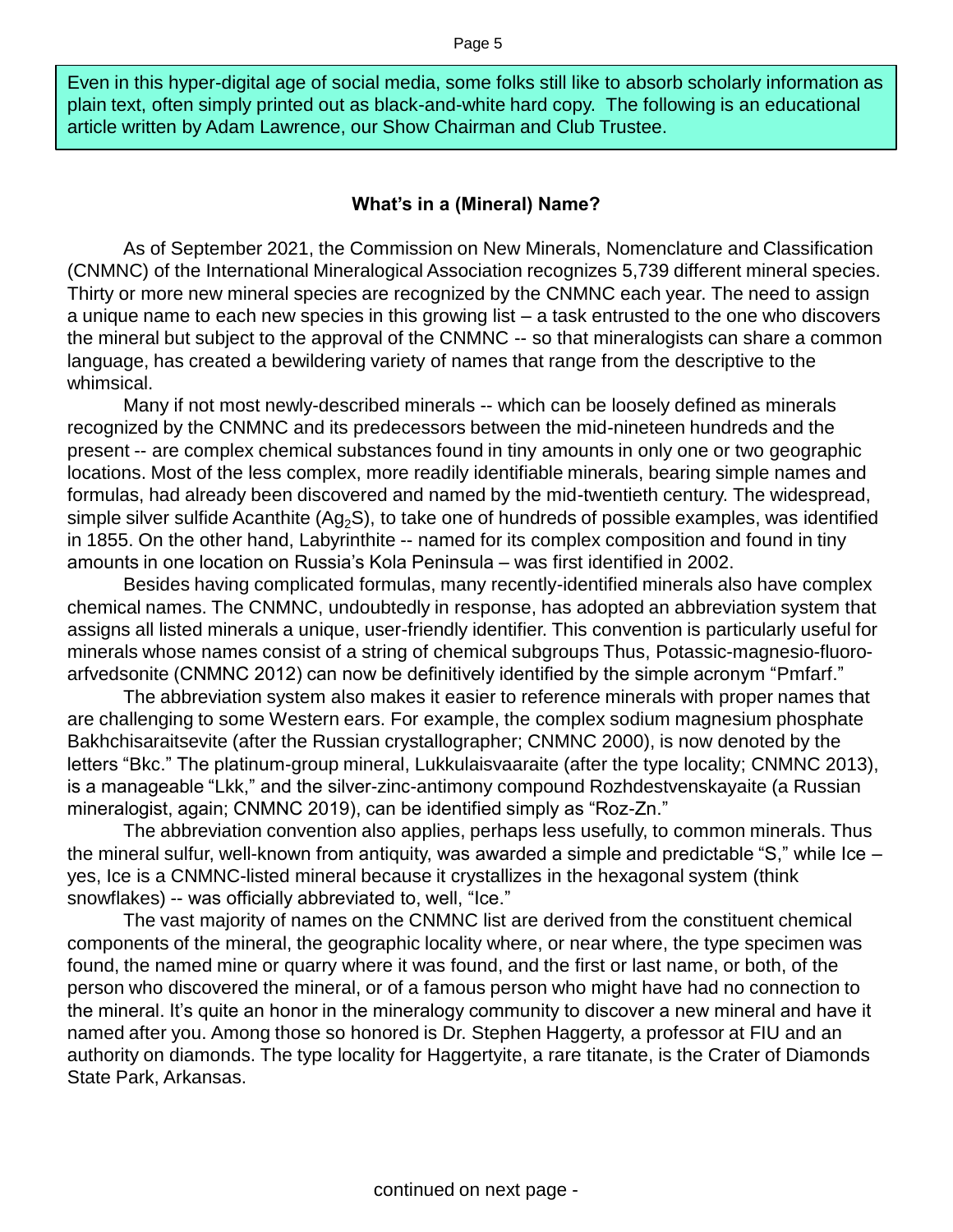Page 6

#### continued from previous page –

Many other CNMNC mineral names do not fit into any of the aforementioned categories. There's Eveite (Mn<sub>2</sub>(AsO<sub>4</sub>)(OH)), after the gal in Genesis, so named because it is isostructural with Adamite (Zn<sub>2</sub>(AsO<sub>4</sub>)(OH)) (after the mineralogist not the Bible guy); Rruffite after the discoverer's cat "Rruff"; Iriginite because the discoverer simply liked the sound; and Armacolite after astronauts *Arm*strong, *A*ldrin and *Co***l**lins. For anyone in need of a Yiddish epithet there's Putzite. For fans of homophones there's Fassinaite; and for those who find humor in words that sound mildly salacious there's Formicaite and Fukalite.

Who among the sober scientists on CNMNC ever thought their list could be a source of such innocent amusement?

\_\_\_\_\_\_\_\_\_\_\_\_\_\_\_\_\_\_\_\_\_\_\_\_\_\_\_\_\_\_\_\_\_\_\_\_\_\_\_\_\_\_\_\_\_\_\_\_\_\_

1<br>
1,(Na,K,Sr) Ca Fe Zr TiSi O (O,OH H O) Cl<br>
35 12 3 6 51 144 2 2 9 3

2 E.g., Potassic-magnesio-fluoro-arfvedsonite; Bariopharmacosiderite; Mangano-mangani-ungarettite; Hydroxymanganopyrochlore.

 $^3$  E.g., Baghdadite; Brazilianite; Coloradoite; Minasgeraisite; Laplandite. Included in this group are 6 minerals whose type location is the Moon, e.g., Tranquillityite, and 106 minerals isolated from meteorites, including Moissanite: Discovered in the Canyon Diablo, Arizona, meteor crater. Moissanite had been synthesized but had not previously been found in nature.

<sup>4</sup>E.g., Bluelizardite; Bluestreakite; Geenlizardite; Packratite; Tiptopite, and Eurekadumpite.

<sup>5</sup>Among the enormous number of minerals named after their discoverers the 'Roberts' are particularly wellrepresented: Bobcookite; Bobfergusonite; Bobfinchite; Bobjonesite; Bobkingite; Bobshannonite and Bobtraillite; as are the 'Johns': Johnbaumite; Johninnesite; Johnkoivulaite; Johnsenite; Johnsomervilleite; Johntomaite; and Johnwalkite.

<sup>6</sup>E.g., Goethite; Davinciite; Mozartite.

<sup>7</sup>With apologies to its discoverer, the Austrian mineralogist Dr. Hubert Putz.

*Hey, we need some help -* at our SHOW the first weekend of December. We need volunteers to help out with all the Club support activities including working with the Children's Table, staffing the Admission Table, working the Club specimen table, monitoring the vendor tables, and assisting with Show set-up and take down. For more info or to volunteer, contact Adam Lawrence at lawrdans@gmail.com

The GEM AND MINERAL SOCIETY OF THE PALM BEACHES will put on its 54<sup>th</sup> annual show on Saturday and Sunday November 20 & 21 at the South Florida Fairgrounds EXPO CENTER, 9067 Southern Boulevard, West Palm Beach, FL 33411 (Sat 9 AM to 6 PM / Sunday 10 AM to 5 PM) - full details and info at http://www.southfloridafair.com/events